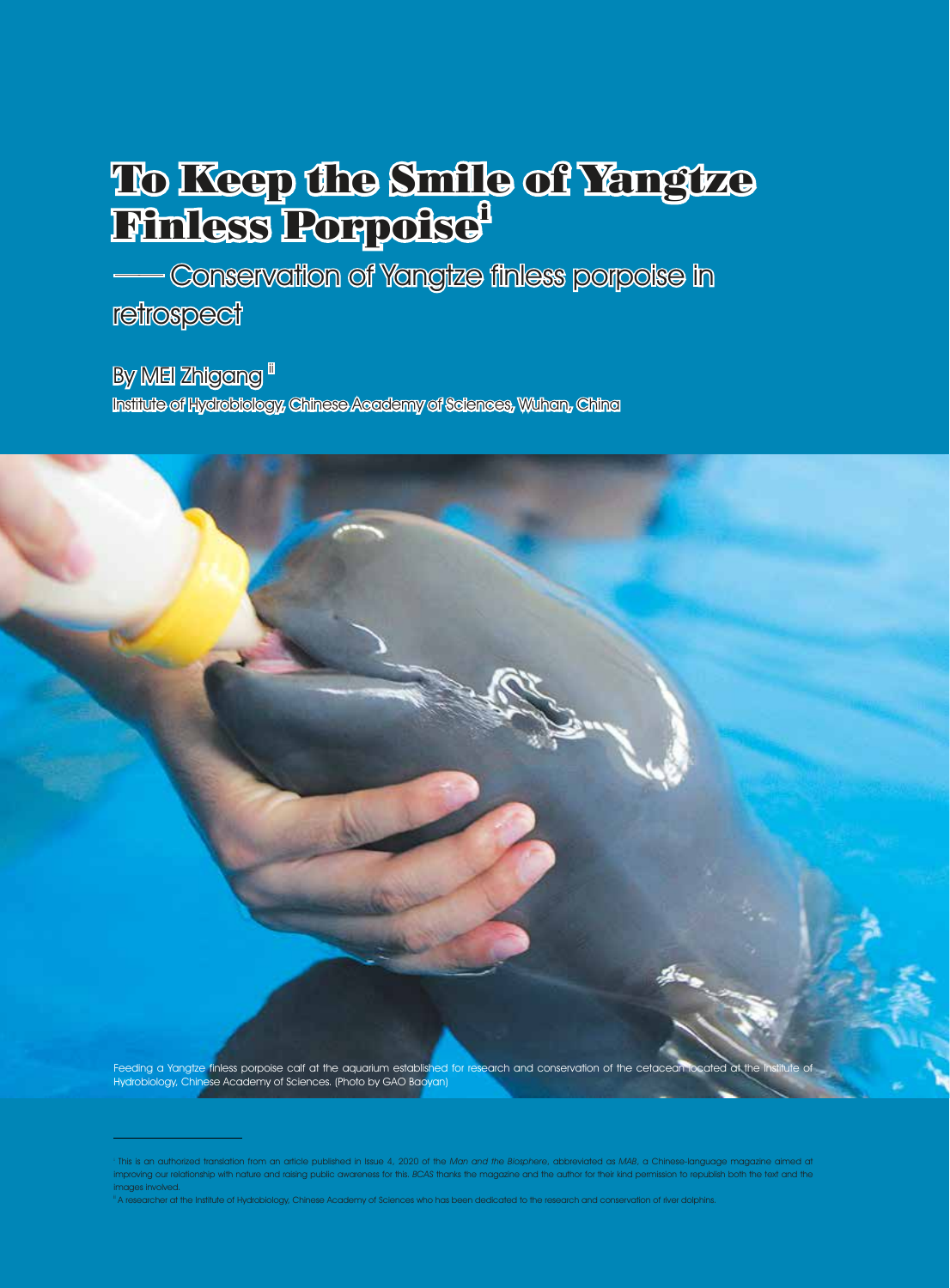The in situ conservation of ecosystems and natural habitats and the maintenance and recovery of viable populations of species in their natural surroundings; and noting the *in situ* conservation of ecosystems and natural habitats and the maintenance and recovery of viable populations of species in their natural surroundings; and noting further that *ex situ* measures preferably in the country of origin, also have an important role to play. Here "*ex situ* conservation (*i.e*., conservation by relocation)" refers to the relocation of biodiversity components outside their natural environments for conservation. Each Party shall, to the extent possible and as appropriate, primarily to complement *in situ* conservation: take measures to relocate the biodiversity components for *ex situ* conservation, preferably in their countries of origin; establish and maintain facilities for *ex situ* conservation and research of plants, animals and micro-organisms, preferably in the countries of origin of the genetic resources; take measures to restore and rehabilitate endangered species and, where appropriate, reintroduce these species into their natural habitats; control and manage the collection of biological resources in natural habitats for *ex situ* conservation purposes in a manner that does not threaten ecosystems and native species communities ...

– Extracted and adapted from the *Convention on Biological Diversity* (UN, 1992)

Information from the current *ex situ* " conservation efforts for the critically endangered Yangtze finless porpoise indicates that populations within three managed reserves are successfully reproducing. One of these reserves had sufficient individuals to transport some to a new *ex situ* area ...... notes that the program for translocating finless porpoise appears to be effective, and commends the Chinese Government, Wang Ding and his colleagues for the progress they have made in this regard. "

This is a quote from the 2017 annual report released by the Scientific Committee of the International Whaling Commission. Compared to the plight faced by other critically endangered small cetacean populations around the world that continue to decline and are struggling on the verge of extinction, this progress gives a very positive message, signaling the initial success of the natural *ex situ* protection of the Yangtze finless porpoise in China, which has resulted in rapid and effective preservation of the species and has provided a "safety rope" for its long-term conservation. The theory and technological system of *ex situ* conservation developed and established by the Chinese research and conservation team has brought confidence and hope

for the conservation and protection of small threatened and endangered cetaceans worldwide as the "Chinese experience".

All this is not an easy story, however. Instead, it has been a hard-won victory resulting from a long struggle of over 30 years, with many twists and turns.

Back in 1986, a group of Chinese scientists, represented by Prof. CHEN Peixun at the Institute of Hydrobiology (IHB) under the Chinese Academy of Sciences, proposed integrating *in situ* conservation, *ex situ* conservation, and captive breeding in conservation practice to save the Chinese river dolphin. For the very first time, *ex situ* conservation was proposed as a solution in the field of cetacean conservation. However, the international academia and conservation organizations objected to this suggestion. Their main argument was that it would be contrary to the animals' welfare should we put animals as intelligent as cetaceans in artificial spaces; hence the only way out should be strengthened *in situ* conservation, rather than *ex situ*  conservation. Unfortunately, at a time of rapid economic development, *in situ* conservation was never easy – and it remains hard till today.

But the Chinese river dolphin cannot wait. It had already become critically endangered, and immediate actions were needed to preserve the species. After carefully weighing the pros and cons, the research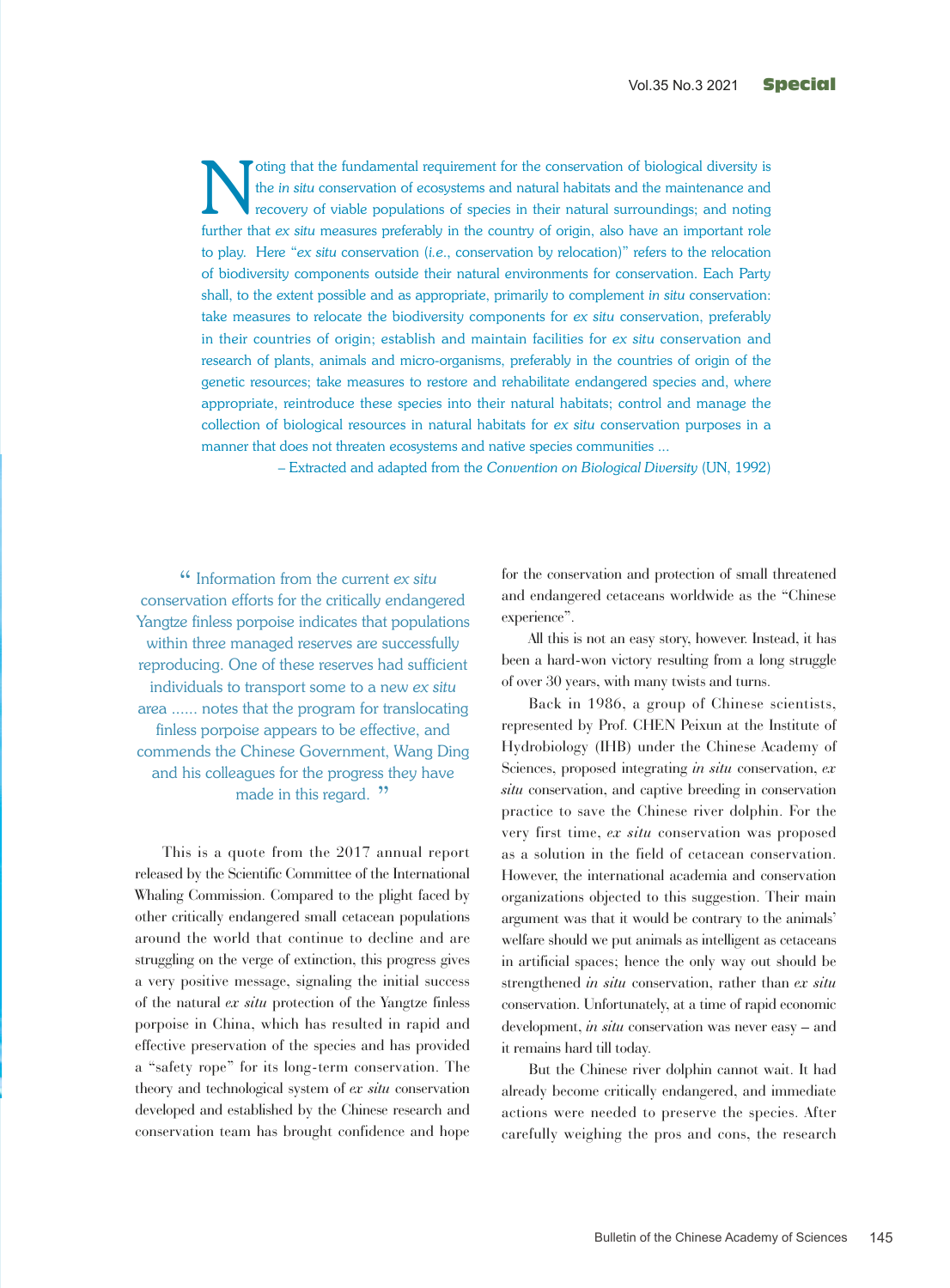



Left and right: Group photos from The First International Symposium on Conservation of River Dolphins (Photos by courtesy of IHB)

team led by Prof. WANG Ding worked from scratch to explore theories and practices for *ex situ* conservation, and chose the Tianezhou Oxbow, which is part of the ancient Yangtze waterway and bears natural conditions similar to those of the nowadays Yangtze River, as an experiment site. Living in an environment similar to the Chinese river dolphin, the Yangtze finless porpoise still retained a considerably large population at that time, and hence was chosen as a substitute species for the Chinese river dolphin for the experiment. In 1990, five finless porpoises became the first "migrants", and two years after the relocation they successfully bred offspring. To the team's regret, the Chinese river dolphin population had already become too small to sustain, therefore the Tianezhou Oxbow failed to become the cetacean's last refuge. At this critical time, the Yangtze finless porpoise, which was then also in a difficult situation struggling for survival, naturally became a new target for *ex situ* conservation.

At the time, some difficulties were still pending for solution. For example, to scientifically manage the *ex situ*  population of the Yangtze finless porpoise in the oxbow, long-term monitoring on the species is a precondition; however, the Yangtze finless porpoise is timid, and it is smaller in size and moves much faster than large cetaceans – all these made it necessary to develop new methods and techniques to track and monitor its behavior, as the existing techniques, previously developed for large cetaceans, were not applicable to them. After repeated attempts, Chinese and Japanese scientists jointly developed a set of acoustics-based technology for this sake. This was far from enough. To accurately assess the number of the individuals and their health, the most direct and effective way would

be to catch and sample them in their natural habitat; however, this would in return expose the endangered species to greatly worsen risks. With years' efforts, the



Prof. WANG Ding, leader of the IHB team, experiments with an acoustic marker to track and monitor the porpoise at the Tianezhou Oxbow. (Photo by GAO Baoyan)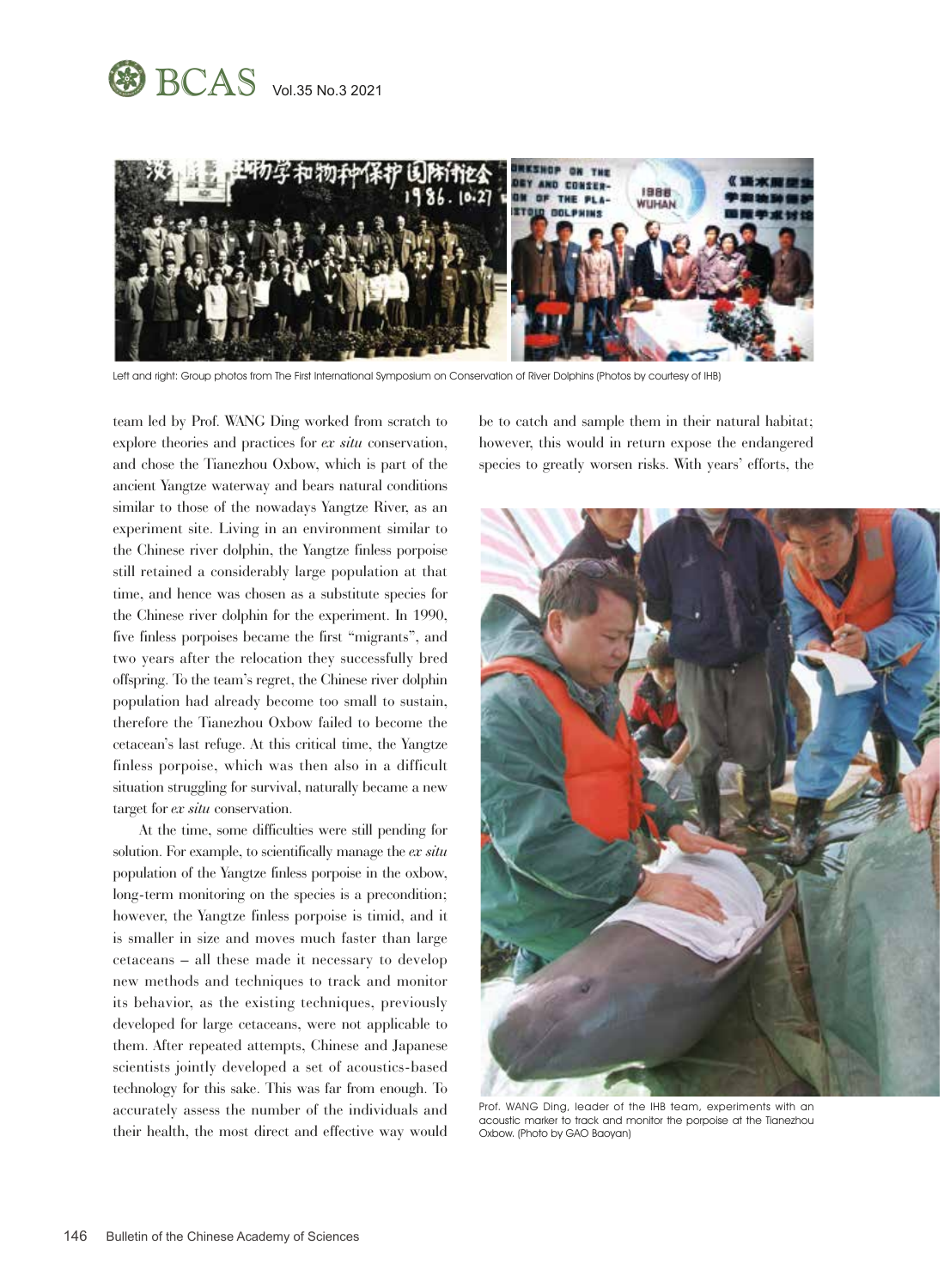Chinese conservation team gradually developed a set of methods to solve the problem. The method applies acoustic techniques to repel the individuals into certain locations, and then catch them with fishing nets via step-wise measures, and quickly release the captured animals after the measuring operation. The newly developed methods greatly reduced the damages to the captured animals. With careful management, by 2008, the Yangtze finless porpoise population in the Tianezhou Oxbow gradually grew to include 40 individuals.

However, the population was soon stricken hard by the severe ice storm that befell southern China in early spring 2008, and was only barely saved by timely rescue. This setback gave a wake-up call that we shall not put all eggs in one basket. In fact, establishing multiple *ex situ* reserves is a must to save the endangered Yangtze finless porpoise, even if the potential damages from inadvertent natural disasters did not count. Under the leadership of the former Ministry of Agriculture, the research team set up an *ex situ* reserve in the Hewangmiao Oxbow in Jianli, Hubei province (co-managed by Huarong, Hunan province) in 2015, and another in the Xijiang Oxbow in Anqing, Anhui province later in 2016. The Yangtze finless porpoise individuals introduced to the two reserves reproduced naturally the following year and have continuously thrived ever since. Through natural reproduction and further introduction of individuals from the wild, both populations have seen rapid development with more than 20 individuals. With the rapid growth of the Yangtze finless porpoise *ex situ* populations, international skepticism has gradually diminished.

While increasing the population quantity, improving the quality became more critical. As the relocated populations are still relatively small and isolated from each other, the individuals cannot mate with those in natural habitats; this, if continued on, would inevitably lead to inbreeding and hence poor-quality offspring in the long run. To solve this problem, we developed a set of mature technology for paternity test. Based on the analysis, we introduced eight porpoises from the wild to the Tianezhou Oxbow in 2013, 2014, 2016 and 2017 via rescue and individual exchanges, and successfully improved the genetic diversity. More importantly, as a result, the individuals in the two newly established translocated populations were all mixed with different genetic backgrounds. Based on this work, we are currently implementing the "Genetic Management Project of *Ex situ* Yangtze Finless Porpoise



The team comes for rescue of the porpoises stricken by the severe ice storm in 2008. (Photo by GAO Baoyan)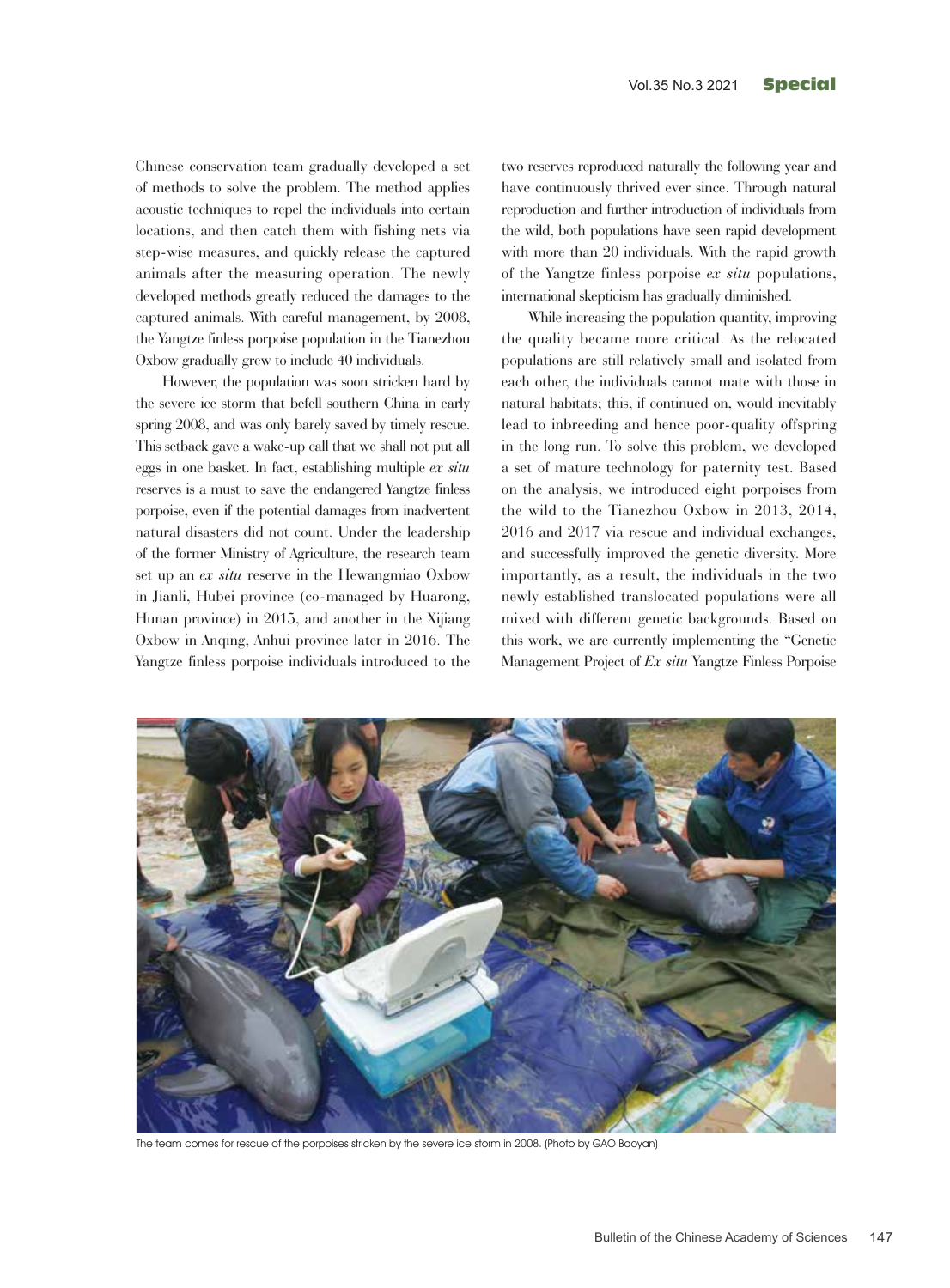

Populations" under the guidance of the Chinese Ministry of Agriculture and Rural Affairs.

In addition to establishing natural *ex situ*  populations, we also prepared a Plan B, which focused on captive breeding research based at the Chinese river dolphin aquarium of IHB. Since 1996, we have accumulated a lot of data about the behavior and physiology of the Yangtze finless porpoise; starting from this we established a set of technology for captive breeding. In 2005, the first Yangtze finless porpoise artificially bred in captivity was born. This porpoise calf grew healthily, and bred offspring subsequently. In fact, the aquarium has witnessed multiple cases of successful artificial reproduction. The success has been duplicated in the net cages of the Tianezhou Oxbow since 2008. Currently, the *ex situ* population in Tianezhou has grown to include over 100 animals, and 18 selected individuals were exported to other *ex situ* sites in 2021. Together with the relocated individuals in the Hewangmiao Oxbow, Xijiang Oxbow, Chinese river dolphin aquarium, the overall "conserved" population of Yangtze finless porpoise has reached more than 150 individuals and is continuously increasing.

So far, the story was just half told, however. The *ex situ* reserves are by no means the goal of the preservation. The ultimate destination of the relocated populations shall be the animals' home habitat – the Yangtze River where they can surf freely. We felt obligated to lay out a road map for the rehabilitation of the animals as well as their reintroduction to their native habitat, albeit it was challenging to achieve this goal given the limited time and technology available, against the background that the degraded eco-environment of the Yangtze catchment saw little improvement in general. In 2011, we reintroduced a male individual of Yangtze finless porpoise, dubbed "*A Bao*", back to the Tianezhou Oxbow reserve. First migrated in 2004 from the Tianezhou Oxbow, by then it had been kept in captivity at the Chinese river dolphin aquarium at IHB for seven years. We first kept it in the net cages and the purse seines for rehabilitation training, aiming to reconstruct its feeding habits, reshape its preying and swarming behaviors, and so as to re-adapt it to the natural environment. After four months' rehabilitation, the individual was released back to the natural waters of the Tianezhou



Launching of the ex situ conservation project at the Hewangmiao Oxbow in 2015. (Photo by GAO Baoyan)

Oxbow. In 2015, the individual was recaptured for examination. It was found to be healthy, and more importantly, he had at least two children since reentering the wild. More remarkably, before he left the oxbow in 2004, he had three children; and now the three children had already produced at least 10 grand-children and at least two great-grandchildren.

This case demonstrates that after scientific training for rehabilitation, the Yangtze finless porpoise can entirely re-adapt to natural environments again; and this provides strong theoretical support for the feralization and reintroduction of the species back to nature. In 2013, we worked with the National Nature Reserve for Chinese River Dolphin located in the Yangtze River in Xinluo section, Hubei province to conduct a feasibility study for a wildlife release base in Laowan passage of ancient Honghu Lake catchment, and the feasibility report got approved by the former Ministry of Agriculture. In 2017, we assisted the Reserve in completing a solution for environmental optimization of the site. And in 2021, with the completion of various environmental improvements and facility building, it received two Yangtze finless porpoise reintroduced from Tianezhou. They are now receiving adaptive training, and this marks the first attempt to reintroduce from an *ex situ* habitat to an *in situ* one.

A scientific survey conducted in 2017 for the ecological environment of the Yangtze finless porpoise showed that compared to 2012, the previously rapid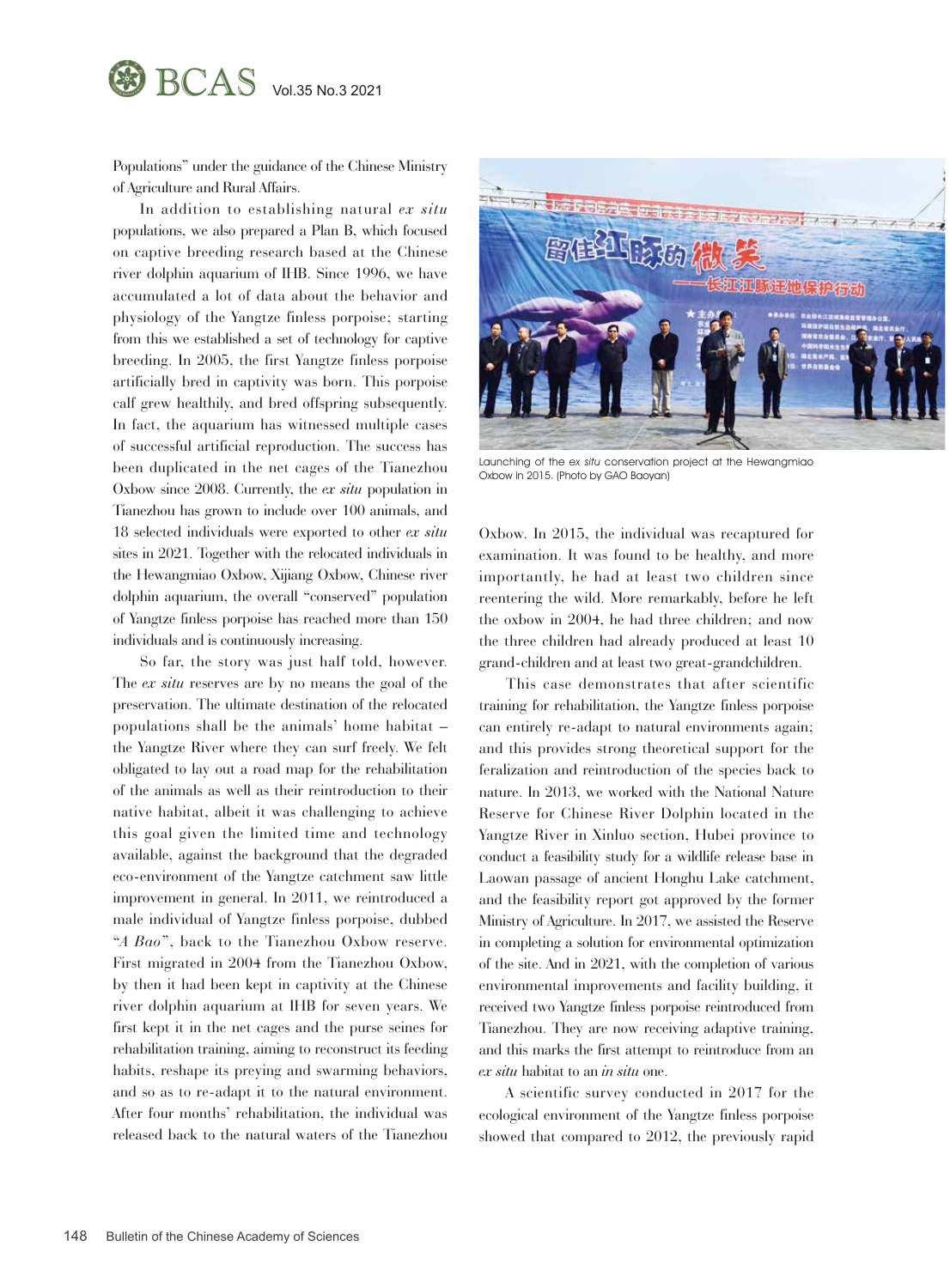

In 2015, A Bao, the male porpoise reintroduced back to the natural waters of the Tianezhou Oxbow experimental site in 2011, was recaptured for a physical examination. It was found to be healthy, having at least two children since the reintroduction. (Photo by GAO Baoyan)

decline in population had been curbed; in some waters of the catchment, such as those in the Dongting Lake basin and the Nanjing area of the Yangtze River catchment, the population of the Yangtze finless porpoise was even recovering, which indicated that the conservation actions of the finless porpoise as a collective effort by the government as well as non-governmental sectors in China had achieved some results.

Further, in January 2018, the State imposed a strict and comprehensive fishing ban in all aquatic reserves of the Yangtze River basin.

From January 2020 to the end of the same year, fishermen were to retreat from fishing in the Yangtze River main stream and important tributaries, starting with a tentative fishing ban of 10 years. The provinces along the Yangtze River also enhanced the improvement and restoration of the Yangtze River shoreline and strictly controlled the sewage discharge. As a result, the once severe extractions of sand resources in the Dongting Lake and Poyang Lake basins were fundamentally controlled. As powerful actions to implement the "Grand



Joyful reunion at the Tianezhou Oxbow: In 2015, Prof. WANG Ding, leader of the IHB team, reunites with A Bao, the porpoise released back to the natural waters of the oxbow and recaptured for physical tests. (Photo by WANG Xiaoqiang)